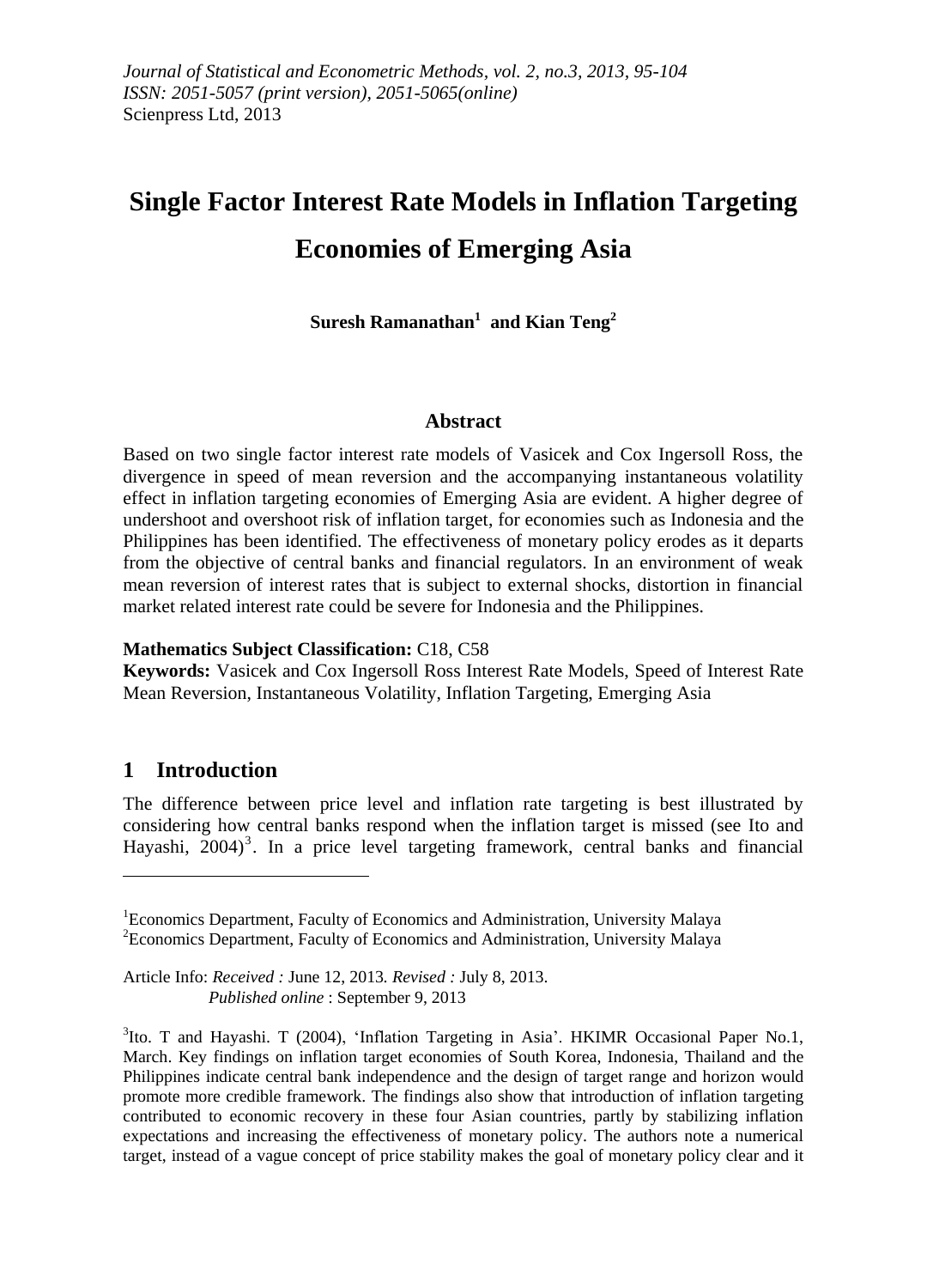regulators set a target of *k* per-cent growth in the level of prices each year. If the target undershoots in a period, central banks and financial regulators would need to engineer an increase in prices above the *k* per-cent target in the following year to make up the gap and achieve the target. Even though price level targeting offers a purer form of long-run price stability, it involves fine-tuning of the inflation rate in an attempt to compensate for past policy mistakes.

By contrast, in an inflation targeting framework, central banks and financial regulators need not necessarily respond to the undershoot in the inflation target but instead seek only to try to meet the inflation target in the following period. Inflation targeting consists of two approaches, a framework for making policy choices and a strategy for communicating the context and rationale of the policy choices to the broader public<sup>4</sup>.

In the first approach of inflation targeting, policy framework of inflation targeting involves constrained discretion that attempts to achieve a balance between the inflexibility of strict policy rules and the potential lack of discipline and structure that is inherent in the policy maker's discretion. In conditions of constrained discretion, the central bank is free to do its best to stabilize output and unemployment when short run shocks occur in the economy. In conditions where information imperfection of the economy and effects of policy exist, policy discretion is applied. Conducting policy discretion within a constrained discretion framework involves the central bank having to maintain a strong commitment of keeping inflation firmly under control since monetary policy influences inflation with a lag. In keeping inflation under control, it would require the central bank to anticipate future movements in inflation and move in a pre-emptive fashion. The policy discretion within a constrained discretion is essentially a forward looking policy approach of monetary policy.

In the second approach of inflation targeting, communications strategy involves the central bank having regular communication with political authorities, financial markets and the general public. Aspects of communication that have been particularly emphasized by inflation targeting central banks are the public announcement of policy objectives, open discussion of the central bank's policy framework and public release of the central bank's forecast or evaluation of the economy. Effective communication policies are considered as a useful way to make the financial market a partner in the policy making process. By explaining the central bank's overall approach, clarification of its plans, objectives and providing assessment of economy, the central bank would be able to manage and stabilize financial market expectations.

Economies such as South Korea, Indonesia, Thailand and the Philippines adopt inflation targeting to manage financial market expectations. Taguchi and Kato (2011) find that by having a well-functioning inflation targeting framework, it is consistent with enhanced monetary autonomy under a floating exchange rate regime<sup>5</sup>. Viewed from an

 $\overline{a}$ 

is easier to hold the central bank accountable for its decisions.

<sup>4</sup>Bernanke S.B (2003), Remarks made at the Annual Washington Policy Conference of the National Associations of Business Economists, Washington D.C, March.

 ${}^{5}$ Taguchi, H and Kato, C. (2011), 'Assessing the performance of inflation targeting in East Asian economies'. *Asia-Pacific Economic Literature*, 25(1), pp 93-102. The study compares the money-inflation relationship under different monetary regimes, the inflation targeting regime with floating exchange rate in the post-1997/98 crisis period and pegged exchange rate regime without inflation targeting in the pre-1997/98 crisis period. The methodology used is co-integration testing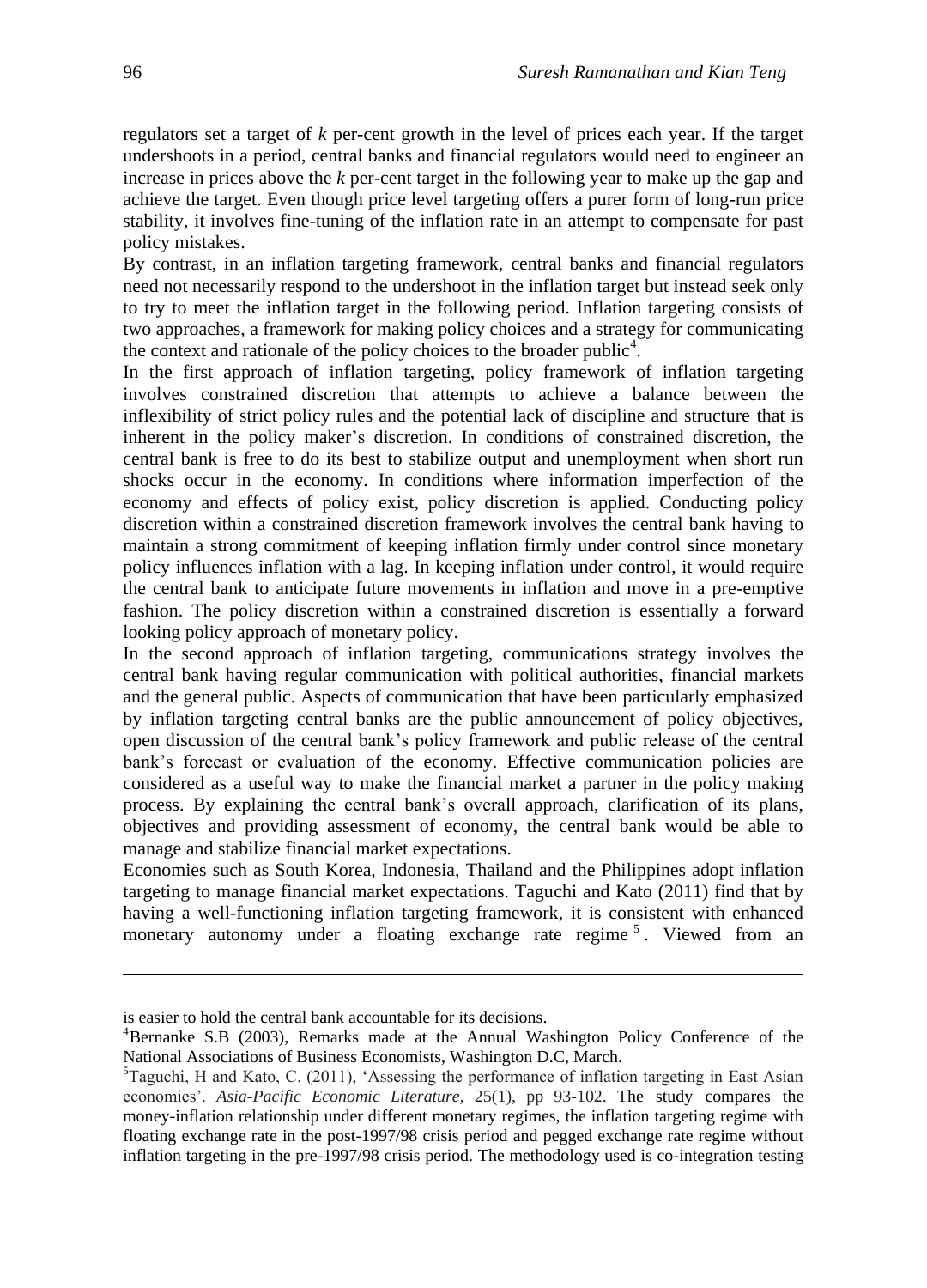accountability perspective, inflation targeting framework is set based on consultation between the central bank and the government. In the case of South Korea, Bank of Korea (BoK) officials have to appear periodically at parliamentary hearings to face questions about the conduct and success or failure of monetary policy. In Thailand and the Philippines, the Bank of Thailand (BoT) and Bank Sentral Ng Philippines (BSP) officials need to write an open letter to the government explaining their actions when the inflation target is missed (see Table 1).

This research evaluates two significant components in inflation targeting economies of Emerging Asia, the speed of interest rate mean reversion and effects of instantaneous volatility. A slow speed of mean reversion of interest rates will subject inflation targeting an objective that is difficult to be achieved with persistence in either overshooting or undershooting the inflation target. In tandem with slow speed of mean reversion of interest rates, a rise in instantaneous volatility will further exacerbate the overshoot and undershoot of inflation target.

### **2 Preliminary Notes**

 $\overline{a}$ 

**Definition 2.1** *The modelling of interest rate markets of inflation targeting economies in Emerging Asia uses two single factor mean reversion interest rate models, which is the Vasicek and Cox Ingersoll Ross model*.

While advanced interest rate models<sup>6</sup> have been applied for derivatives pricing and gauging impact of monetary policy in financial markets, the appropriateness of using the single factor mean reversion interest rate model in this study suits with the assumption that inflation targeting Emerging Asia economies interest rate markets are at a developing

for identifying the existence of a long-run relationship between money and inflation and estimating an error-correction model for examining the price adjustment speed against money supply. <sup>6</sup>See James and Webber (2000) who list models as being the following types:

- The traditional one, two and multifactor equilibrium models known as affine term structure models. These include Gaussian affine models such as Vasicek and Hull-White and Steeley, where the model describes a process with constant volatility and models that have square root volatility such as Cox - Ingersoll - Ross. These models use constant parameters including a constant volatility, the actual parameters are calculated from actual data and implied volatilities which are obtained from exchange traded option contracts.
- Whole yield curve models include the Heath Jarrow –Morton model.
- Interest Rate Market models include the Jamshidian model.
- Consol models include the Brennan and Schwartz.model.
- No arbitrage models fit precisely with the observed term structure of the yield curve, therefore the observed bond yields are in fact equal to the bond yields calculated by the model. The arbitrage free model is intended to be consistent with the currently observed zero coupon yield curve and the short rate drift rate being dependent on time because the future average path taken by the short rate is determined by the shape of the initial yield curve.

Some of these models include,

- The Ho –Lee model.
- The Hull-White model.
- The Black-Derman-Toy model.
- The Black Karasinki model.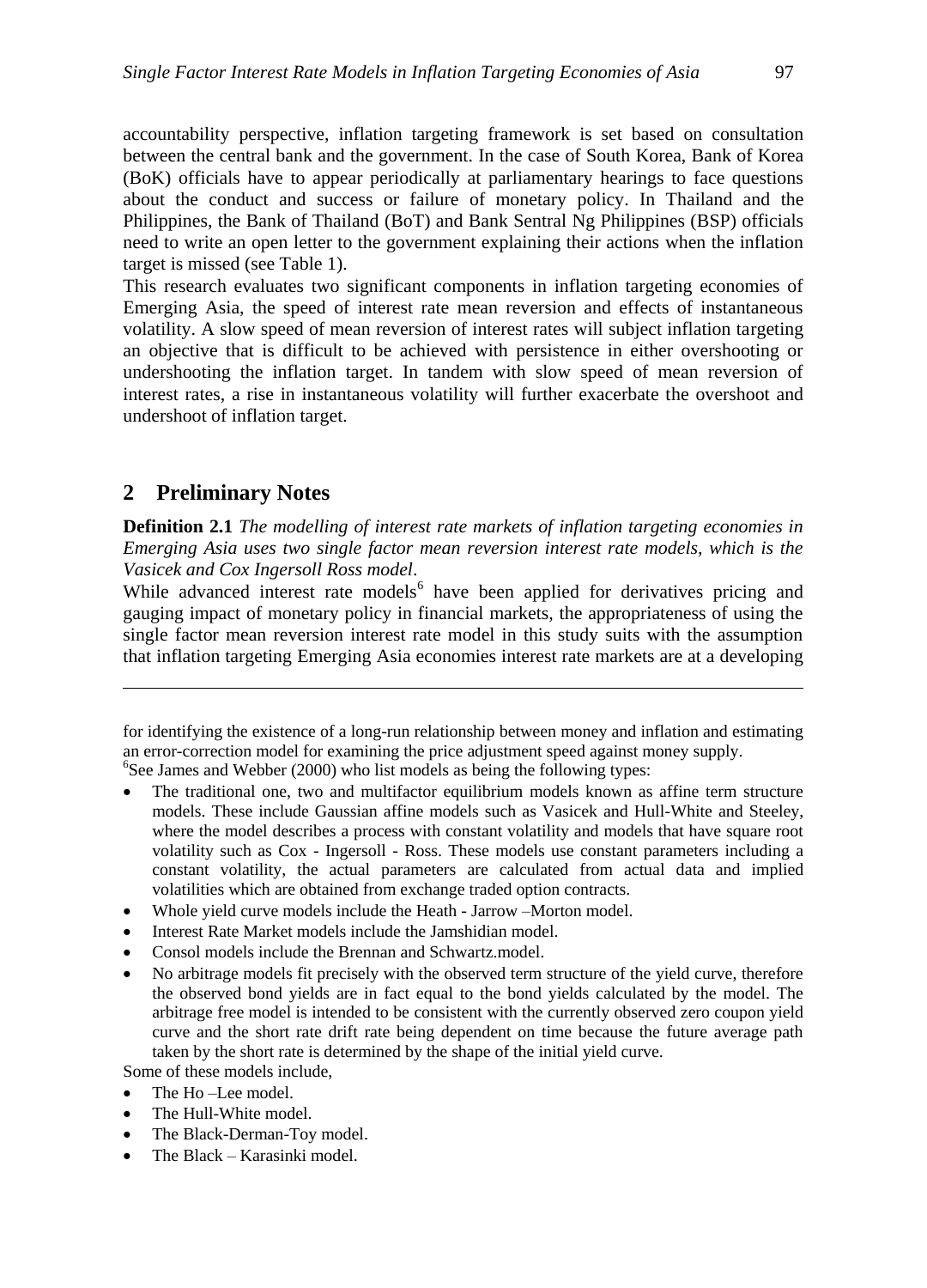stage. The initial step is by identifying the period of study which is from  $2<sup>nd</sup>$  June 2008 to  $30<sup>th</sup>$  September  $2011<sup>7</sup>$ , consisting three years and three months. The policy interest rates for inflation targeting Emerging Asia economies are identified at the beginning of the study period $8$  while the underlying instrument that is used in this analysis is the 3-month by 3-month forward starting interest rate swaps. The sensitivity of this financial instrument in measuring monetary policy changes, the short duration of its tenor and features that incorporate financial market expectations are factors that impart valuable information to agents in the financial market place. Forward starting swaps are different when compared to interbank offered rates which have a daily fixing feature that is averaged by central banks and financial regulators. Interbank offered interest rates do not reflect financial market expectations accurately. In the case of forward starting swaps, the interest rate equilibrium is determined by agents in the interest rate market, thus giving it a financial market expectations flavour that is sensitive to changes in monetary policy expectation.

The second step involves estimating the mean of short term interest rates that is used as the underlying instrument in both the single factor mean reversion interest rate models, identifying the speed of mean reversion and the instantaneous volatility. The next step in modelling interest rate markets of inflation targeting economies in Emerging Asia is to calibrate the single factor mean reversion interest rate models for the estimation of coefficients in the model.

The Vasicek model is represented as:

$$
d\dot{r}_t = \alpha(\beta - \dot{r}_t)d_t + \sigma d w_t \tag{1}
$$

Where  $\alpha$  is speed of mean reversion,  $\beta$  is the long term mean of 3-month by 3-month forward starting swaps, *σdw<sup>ţ</sup>* is the instantaneous volatility with a Weiner process, *ŕ* is the spot interest rate of 3-month by 3-month forward starting swaps and  $\alpha(\beta - \dot{r}_t)d_t$  is the drift term.

The Cox Ingersoll Ross model is represented as:

$$
d\dot{r}_t = \alpha(\beta - \dot{r}_t)d_t + \sigma \dot{\sqrt{r}_t}dw_t
$$
\n(2)

The coefficients in the Cox Ingersoll Ross model are the same as with the Vasicek model with the exception of the instantaneous volatility which is  $\sigma \sqrt{r_r} dw_t$ . In calibrating the single factor mean reversion interest rate models for estimation of coefficients, this exercise uses a stochastic differential equation in the framework of Ornstein-Uhlenbeck process. The process involves computing the following equation

 $\overline{a}$ 

<sup>&</sup>lt;sup>7</sup>The period of study is from  $2<sup>nd</sup>$  June 2008 to 30<sup>th</sup> September 2011. The time period takes into account of the GFC of 2008 which at its peak witnessed the collapse of investment bank Lehman Brothers on 15<sup>th</sup> September 2008 when it filed for Chapter 11 bankruptcy.

<sup>&</sup>lt;sup>8</sup>Initial policy rate as of  $2<sup>nd</sup>$  June 2008 –South Korea Overnight call rate of 5.0%, Indonesia BI Reference rate of 8.25%, Thailand BOT policy rate of 3.25%, Philippines BSP overnight repo rate of 7.0%.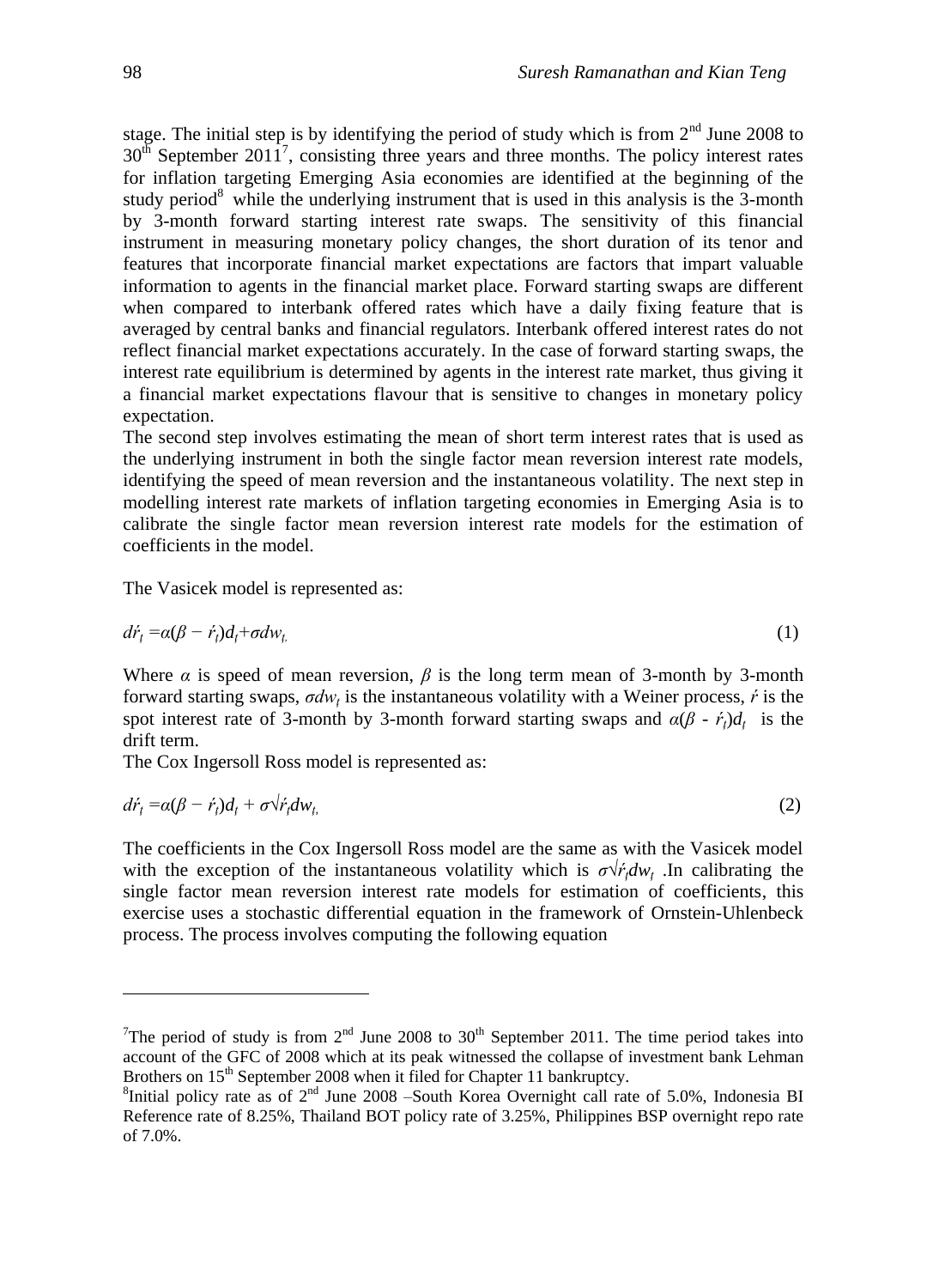$$
r_{i+1} = r_i e^{-\alpha \delta} + \beta \left( 1 - e^{-\alpha \delta} \right) + \sigma \sqrt{\frac{1 - e^{-2\alpha \delta}}{2\alpha}}
$$
\n<sup>(3)</sup>

Where equation (3) shows that the interest rates in the period ahead  $r_{i+1}$  is determined by actual interest rates at period  $r_i$  with respect to a mathematical constant of  $e$  approximately equal to 2.71828. This is adjusted to the speed of mean reversion parameter and the fixed time step of  $\delta$ . The fixed time step is measured as a single trading day divided by the 252 trading days in a year which is 0.00397. The mean of the 3-month by 3-month forward starting swap,  $\beta$  is adjusted by the difference against the mathematical constant of 2.71828 that is powered to the mean reversion coefficient and the time step. The stochastic differential equation takes into account of instantaneous volatility in the framework of the mathematical constant, the speed of mean reversion and the fixed time step. The relationship between  $r_i$  and  $r_{i+1}$  is linear with a normal random error of  $\epsilon_i$ allowing for the estimation of the following equation

$$
r_{i+1} = b + \dot{a}r_i + \varepsilon \tag{4}
$$

From equation (4), interest rates in the period ahead  $r_{i+1}$  is determined by actual interest rates at period  $r_i$ , the constant  $\ddot{b}$  and a normal random error of  $\epsilon_i$ . Equation (4) is estimated using a linear square method and the random error of  $\epsilon$  is tested for stability using the Breusch-Godfrey serial correlation LM test.

The residual from equations (4) is tested for [heteroscedasticity](http://en.wikipedia.org/wiki/Heteroscedasticity) to identify if estimated [variance](http://en.wikipedia.org/wiki/Variance) of the [residuals](http://en.wikipedia.org/wiki/Errors_and_residuals_in_statistics) is dependent on the values of the independent variables using the Breusch-Pagan-Godfrey test. Once it has been identified that there is no evidence of serial correlation and the equation specification is stable, the coefficients from this equation are calibrated into the Ornstein-Uhlenbeck process, where:

$$
\dot{\alpha} = e^{-\alpha\delta}
$$
,  $\dot{b} = \beta(1 - e^{-\alpha\delta})$  and standard deviation of  $\varepsilon = \sigma \sqrt{\frac{1 - e^{-2\alpha\delta}}{2\alpha}}$ 

Rewriting this gives,

$$
\alpha = \frac{-\ln \dot{\alpha}}{\delta} \,, \tag{5}
$$

$$
\beta = \frac{b}{1-\dot{a}}\tag{6}
$$

and 
$$
\sigma = std. dev \ (\varepsilon) \ \sqrt{\frac{-zina}{\delta(1-\dot{\alpha}^2)}}
$$
 (7)

The final step in modelling of interest rate markets of inflation targeting economies in Emerging Asia is calibrating the Ornstein-Uhlenbeck process by using the coefficients that were estimated from equation (4) to find the values of  $\alpha$ ,  $\beta$  and  $\sigma$  for both the single factor mean reversion interest rate models of Vasicek and Cox Ingersoll Ross. This is obtained from rewriting

$$
\alpha = \frac{-\ln \dot{\alpha}}{\delta}, \beta = \frac{\delta}{1-\dot{\alpha}} \text{ and, } \sigma = std. dev \ (\varepsilon) \ \sqrt{\frac{-2\ln \dot{\alpha}}{\delta(1-\dot{\alpha}^2)}} \ .
$$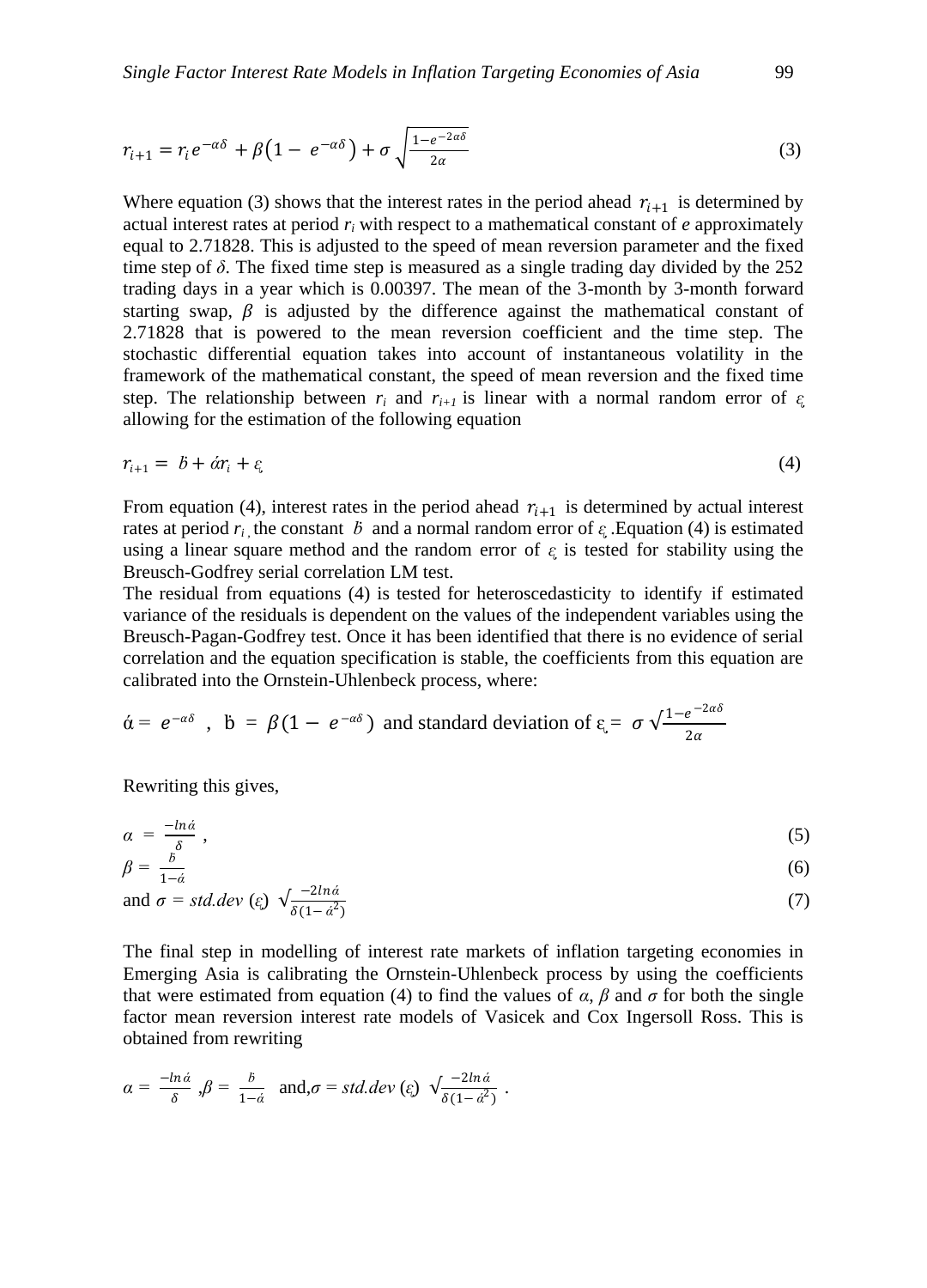## **3 Main Results**

#### **3.1 Serial Correlation and Heteroscedasticity Test**

Estimated  $\acute{\alpha}$  coefficient of equation (4) reflects financial market related interest rates  $r_i$  influences interest rate behavior in a forward manner  $r_{i+1}$ , which is consistent with the behaviour of agents in the financial market taking into account of current behaviour of interest rates in shaping their forward expectation of interest rates.

Initial estimates of equation (4) shows strong evidence of serial correlation with the error term being correlated and the presence of heteroskedasticity, where the error term has a different variance. In both instances the ordinary least squares assumption were violated, rendering equation (4) as not correctly specified and unstable. Omission of relevant explanatory variables may have been a factor, however in modelling imperfections in interest rate markets, it is evident that the behaviour of interest rate markets are subject to amplitude of randomness gaining admission into the interest rate market, and these randomness is notable during the period of study which include the GFC of 2008.

Rectifying serial correlation presence was done by taking into account of lagged periods of the residuals in the Breusch – Godfrey test. The lagged periods differed for each interest rate markets in inflation targeting economies of Emerging Asia. In the case of eliminating heteroskedasticity, the Breusch – Pagan – Godfrey test increased the number of regressors against a second moment residual.

Following the rectification of serial correlation and heteroskedasticty, the stability of the equation improved based on chi-square  $(x^2)$  values for the Breusch-Godfrey serial correlation LM test show no evidence of serial correlation in the residuals, indicating non rejection of the null hypothesis of no serial correlation, and variance estimates of the [residuals](http://en.wikipedia.org/wiki/Errors_and_residuals_in_statistics) showing no sign of [heteroscedasticity](http://en.wikipedia.org/wiki/Heteroscedasticity) implying variance of the residual as constant (see Table 2).

## **3.2 Mean Reversion of Interest Rates in Inflation Targeting Economies of Emerging Asia**

Estimates of the  $\alpha$  coefficient (see Table 3) indicate the speed of mean reversion in single factor interest rate models for Indonesia and the Philippines as weak. Weak mean reversion of interest rates towards the long term mean *β* suggests high probability of agents in financial markets failing to interpret monetary policy signalling efficiently and financial market related interest rate unable to achieve equilibrium. In such cases the effectiveness of monetary policy erodes as it departs from the objective of central banks and financial regulators. In an environment of weak mean reversion of interest rates that is subject to external shocks, distortion in financial market related interest rate could be severe. Measures undertaken by central banks and financial regulators to correct this distortion using monetary policy could instead destabilize financial markets.

## **3.3 Instantaneous Volatility**

The instantaneous volatility component in Vasicek and Cox Ingersoll Ross model measures the instant by instant amplitude of randomness gaining admission into interest rate markets. Though elevation of instantaneous volatility was observed in both interest rate models, the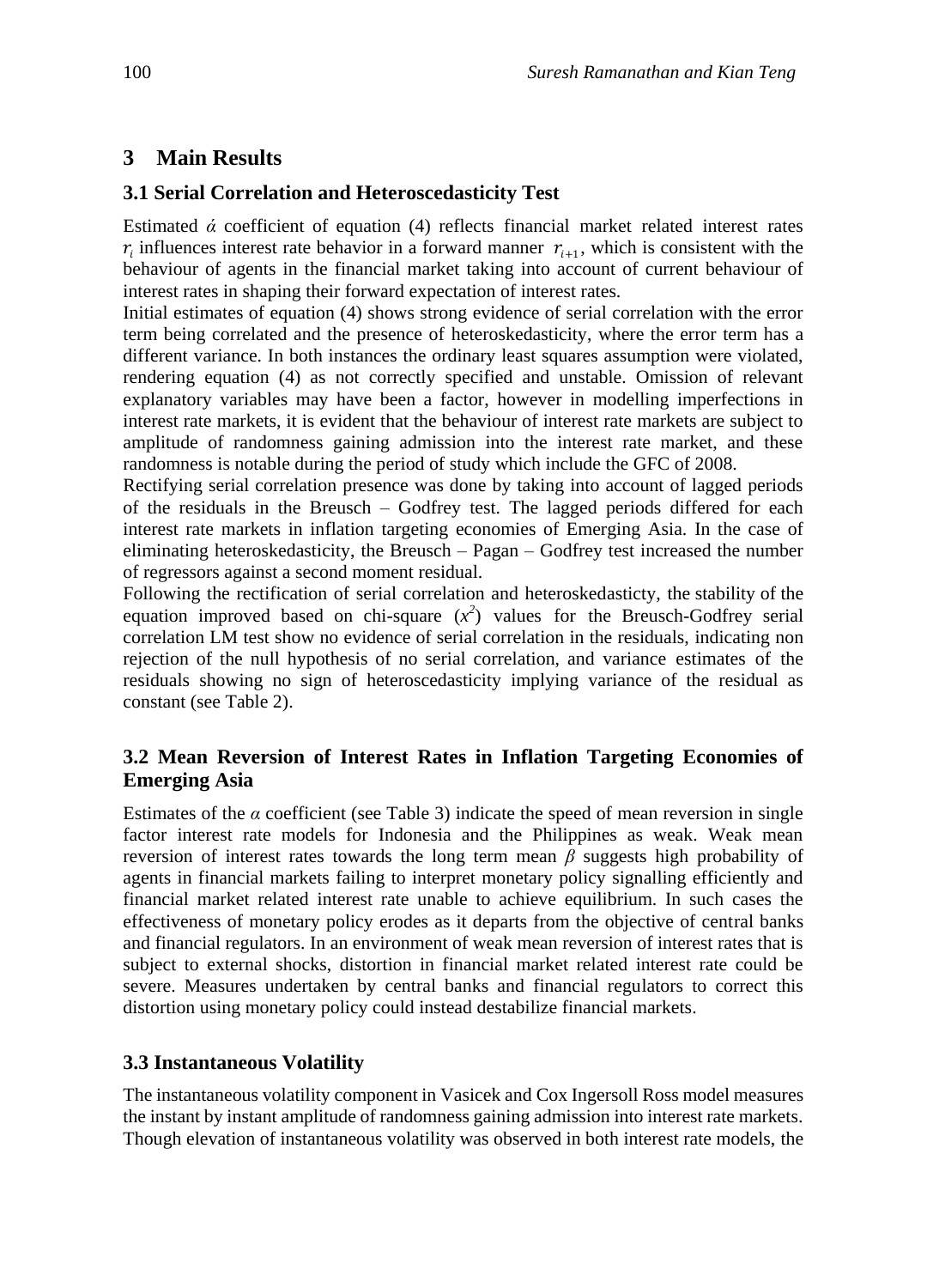elevation was more in the Cox Ingersoll Ross model compared to the Vasicek model in all four inflation targeting economies of Emerging Asia interest rates markets (see Table 4).Increased randomness penetrating the interest rate markets of Indonesia and the Philippines is due to the weak monetary policy signalling effect which dilutes information flow from central banks to agents in the financial market, compared to South Korea and Thailand (see Figure 1 for Implied model of Vasicek and Cox Ingersoll interest rates for inflation targeting economies of Emerging Asia).

#### **4 Figures and Tables**

| <b>Inflation</b><br><b>Targeting</b><br>countries | <b>Target set by</b>           | <b>Target</b><br><b>Horizon</b> | <b>Open</b><br>Letter | <b>Parliament</b><br><b>Hearings</b> |
|---------------------------------------------------|--------------------------------|---------------------------------|-----------------------|--------------------------------------|
| S.Korea                                           | Government and Central<br>Bank | 3 years                         | N <sub>0</sub>        | Yes                                  |
| Indonesia                                         | Government and Central<br>Bank | Medium term                     | N <sub>0</sub>        | N <sub>0</sub>                       |
| Thailand                                          | Government and Central<br>Bank | 8 quarters                      | Yes                   | N <sub>0</sub>                       |
| The Philippines                                   | Government and Central<br>Bank | 2012-2014                       | <b>Yes</b>            | N <sub>0</sub>                       |

Table 1: Accountability Framework of Inflation Targeting Economies in Emerging Asia

Source: Hammond (2012), HSBC Asian Central Bank Guide 2012

|                 |        |           | **     | <i>p</i> -values $(\chi^2(1))$ | <i>p</i> -values $(\chi^2(2))$ |
|-----------------|--------|-----------|--------|--------------------------------|--------------------------------|
| South Korea     | 1.0009 | $-0.0012$ | 0.0490 | 0.1855                         | 0.0020                         |
| Indonesia       | 0.9303 | 0.5647    | 0.8363 | 0.0591                         | 0.0801                         |
| Thailand        | 0.9962 | 0.0098    | 0.1000 | 0.0776                         | 0.0524                         |
| The Philippines | 0.9544 | 0.1876    | 0.3731 | 0.0844                         | 0.1561                         |
|                 |        |           |        |                                |                                |

Table 2: Estimated Coefficients of  $\alpha$ .  $\beta$  and  $\epsilon$ 

Source: Authors calculation.

Notes :  $\dot{\alpha}$ ,  $\dot{\beta}$  and  $\epsilon$  are based on equation (4) where  $r_{i+1} = \dot{a}r_i + \dot{b} + \epsilon_i$ , where  $\dot{\alpha} =$  $e^{-\alpha\delta}$  ,  $b = \beta(1 - e^{-\alpha\delta})$  and

 $\varepsilon$ <sub>*i*</sub> =  $\sigma \sqrt{\frac{1-e^{-2\alpha\delta}}{2\pi}}$  $2\alpha$ \* Significant at 1% and 5% *t*- stat critical values.

\*\* To estimate  $\varepsilon$ , the standard error of regression is used.

*p*-values  $(\chi^2(1))$  for Breusch-Godfrey serial correlation LM test. The  $\chi^2$  estimates for Breusch-Godfrey serial correlation LM test are significant at critical values of 5%.

*p*-values ( $\chi^2(2)$ ) for Breusch-Pagan-Godfrey [heteroscedasticity](http://en.wikipedia.org/wiki/Heteroscedasticity) test. The  $\chi^2$  estimates for Breusch-Pagan-Godfrey [heteroscedasticity](http://en.wikipedia.org/wiki/Heteroscedasticity) test are significant at critical values of 5%.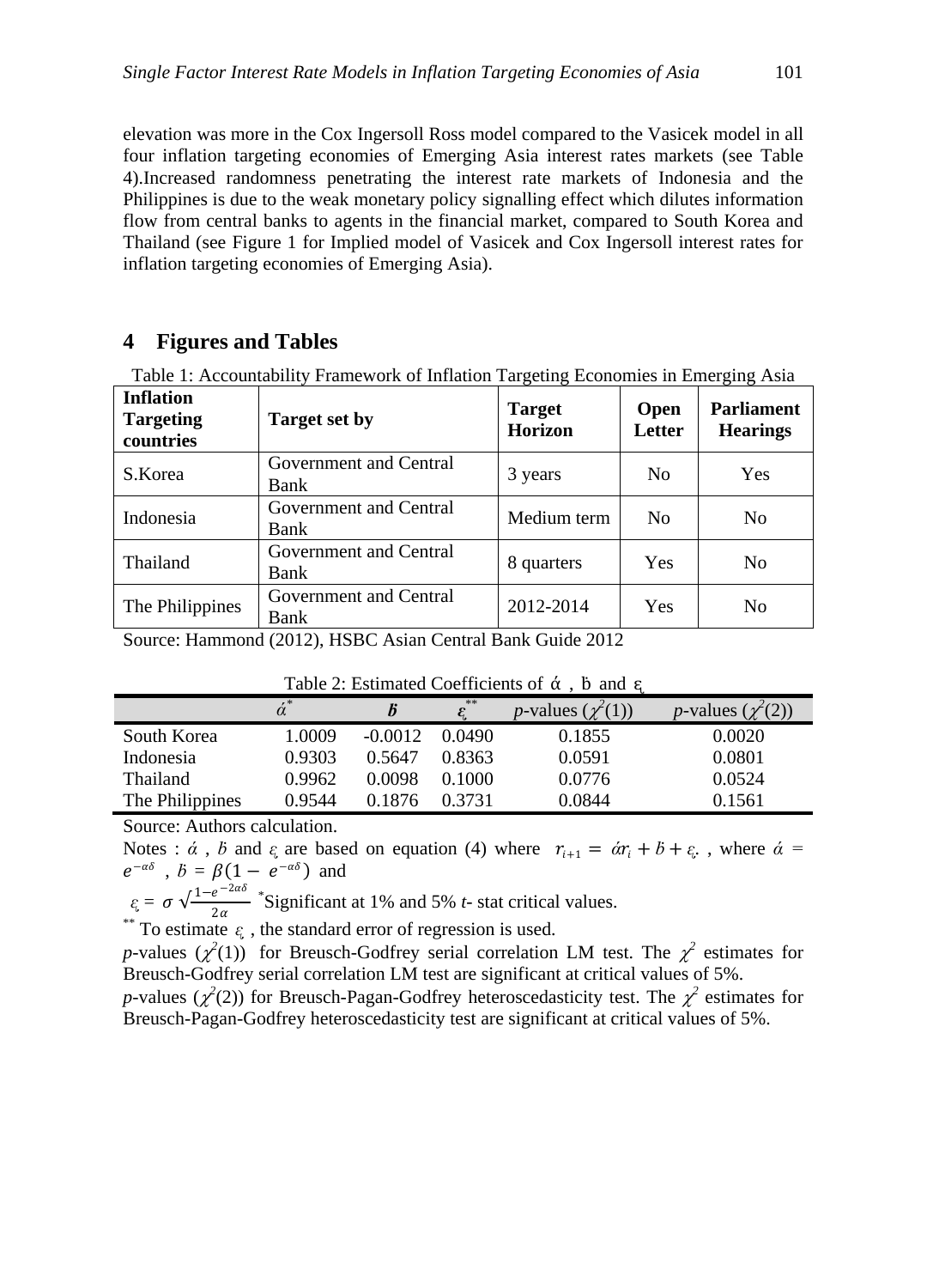|                 | $\alpha$ |        | $\sigma dw_t$ | $\sigma\sqrt{\dot{r}_t}dw_t$ |
|-----------------|----------|--------|---------------|------------------------------|
| S.Korea         | 2.1482   | 3.7732 | 2.2073        | 9.8715                       |
| Indonesia       | 18.1790  | 8.1106 | 13.8026       | 48.0524                      |
| Thailand        | 0.9446   | 2.6259 | 1.5810        | 8.7698                       |
| The Philippines | 11.7393  | 4.1204 | 6.0901        | 23.0184                      |

Table 3: Estimated Coefficients of Vasicek and Cox Ingersoll Ross Interest Rate Models after calibrated into the Ornstein-Uhlenbeck process

Source: Authors calculation.

Notes: Estimated coefficients of equation (1) and (2). Vasicek model, where  $d\vec{r}$ <sub>*t*</sub> =  $\alpha$  ( $\beta$  - $\dot{r}_t$  $\frac{d}{dt} + \sigma d w_t$  and

CIR where  $d\dot{r}_t = \alpha(\beta - \dot{r}_t)d_t + \sigma\sqrt{\dot{r}_t}dW_t$ .

The coefficients estimated above are in % terms, where  $\alpha = \frac{-\ln \dot{\alpha}}{s}$  $\frac{\partial \ln \dot{\alpha}}{\partial}$ ,  $\beta = \frac{\dot{\beta}}{1-\dot{\alpha}}$  and  $\sigma =$ *std.dev* (*ᶓ*) √ −2*ά*  $\frac{-2i\pi a}{\delta(1-\dot{\alpha}^2)}$ .

The coefficients of  $\alpha$  and  $\beta$  are the same for both models with the difference being the instantaneous volatility. The speed of mean reversion and instantaneous volatility are coefficients that provide inference on behaviour of agents in the interest rate market.

|                 | $\sigma dw_t$ | $\sigma \sqrt{\dot{r}_t} dw_t$ | Relative intensity of instantaneous volatility<br>between Vasicek and CIR model |
|-----------------|---------------|--------------------------------|---------------------------------------------------------------------------------|
| S.Korea         | 2.2073        | 9.8715                         | 7.6642                                                                          |
| Indonesia       | 13.8026       | 48.0524                        | 34.2498                                                                         |
| Thailand        | 1.5810        | 8.7698                         | 7.1888                                                                          |
| The Philippines | 6.0901        | 23.0184                        | 16.9283                                                                         |

Table 4: Instantaneous Volatility in Vasicek and Cox Ingersoll Ross Model

Source: Authors calculation.

Notes: The parameters estimated above are in % terms. Relative intensity is measured as the difference between  $\sigma \sqrt{r_i} dw_i$  and  $\sigma dw_i$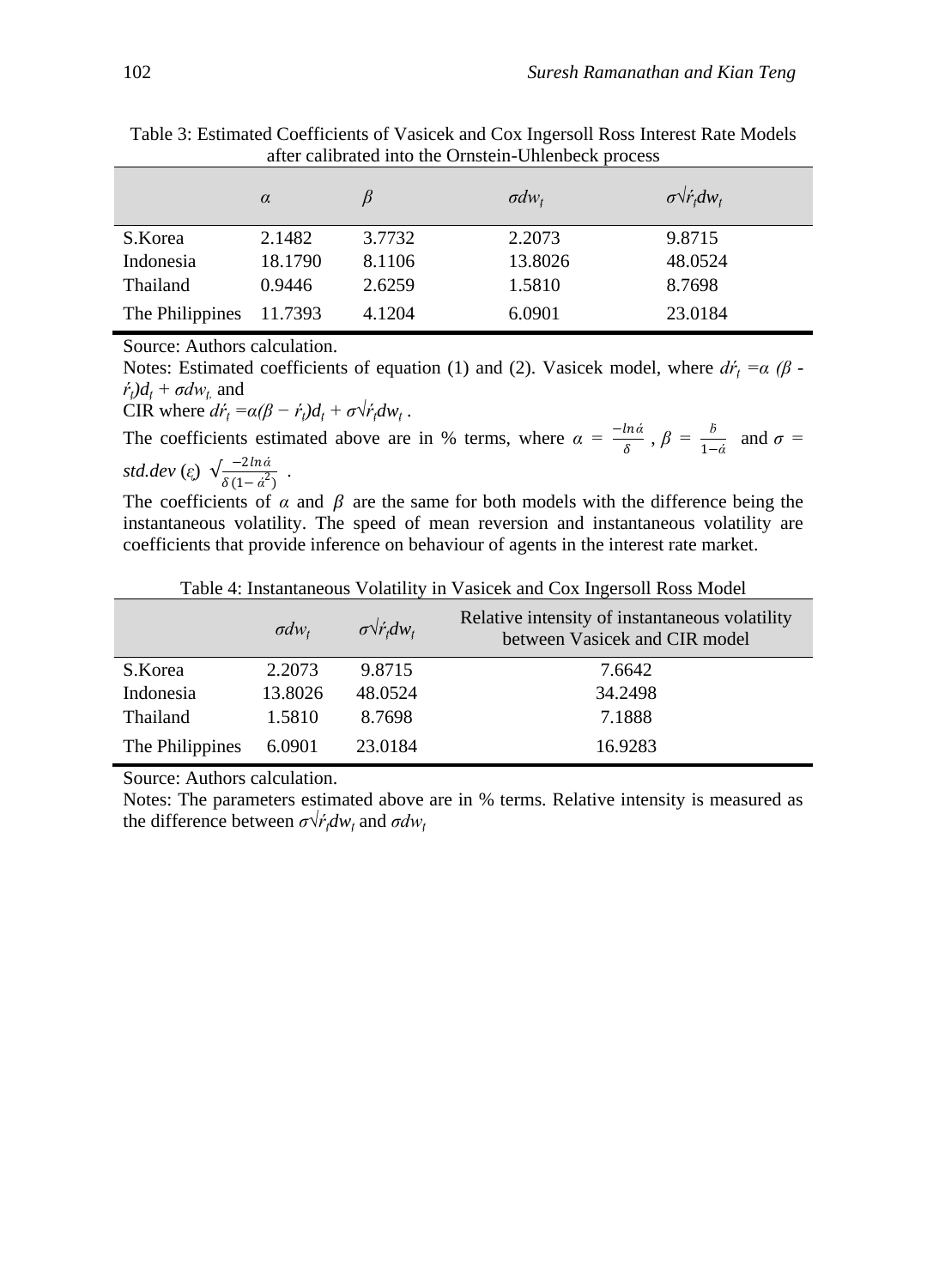

Figure 1: Implied Vasicek and Cox Ingersoll Ross Interest Rates in Inflation Targeting Economies of Emerging Asia

Source: Authors computation.

#### **5 Conclusion**

Based on two single factor interest rate models of Vasicek and Cox Ingersoll Ross, the divergence in speed of mean reversion and the accompanying instantaneous volatility effect in inflation targeting economies of Emerging Asia are obvious. A higher degree of undershoot and overshoot risk of inflation target for economies such as Indonesia and Philippines has been identified. The mechanism of monetary policy transmission in both these economies is still at an infancy stage compared to South Korea and Thailand. While there are external factors that may have contributed to the slow speed of mean reversion of interest rates in Indonesia and Philippines, the internal factors based on a simple domestic underlying instrument such as forward starting swaps suggest monetary policy transmission in both Indonesia and Philippines will need further fine turning, consistent with respective inflation targets.

**ACKNOWLEDGEMENTS:** The authors would like to thank the anonymous referees for their helpful comments and suggestions.